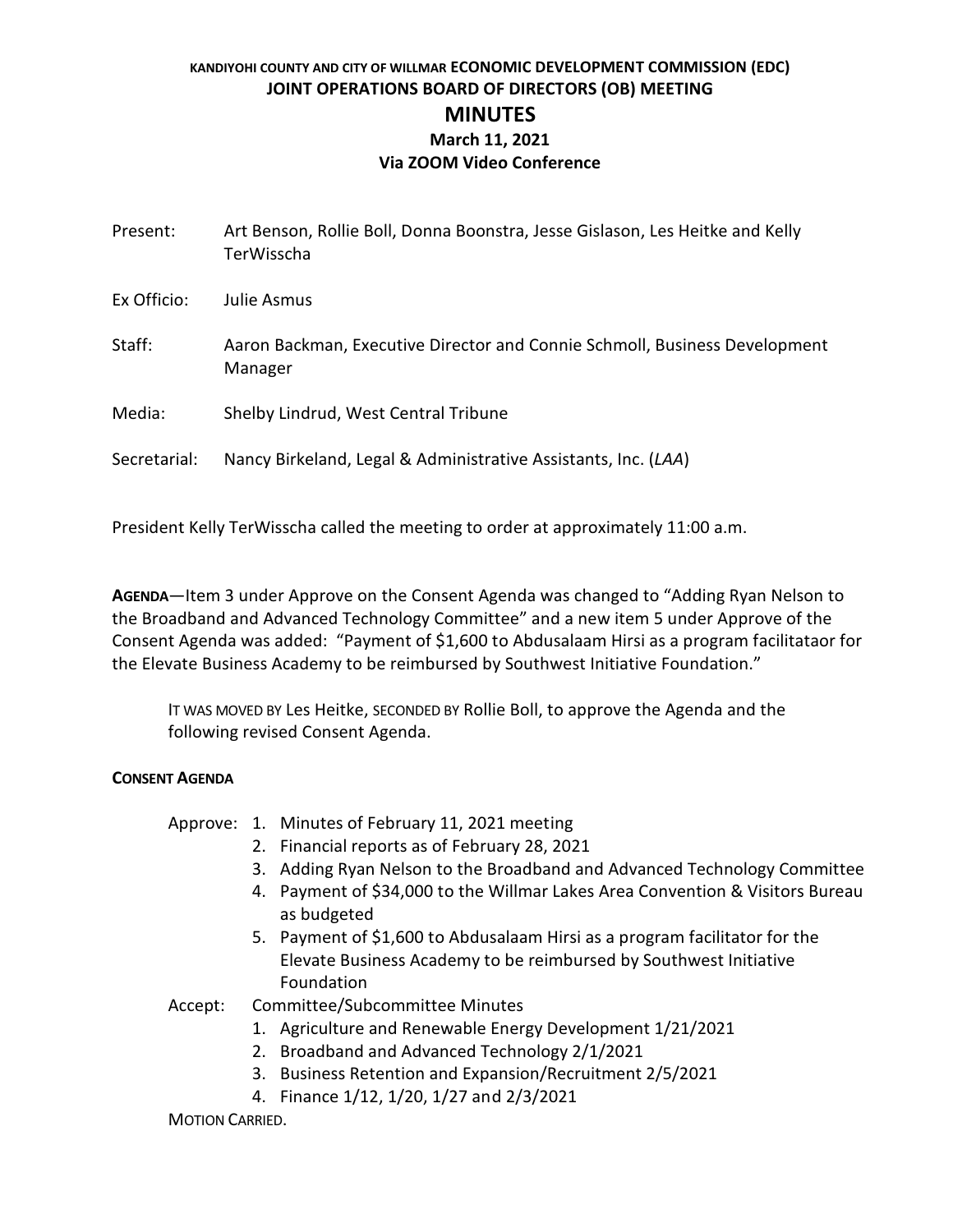#### **UNFINISHED BUSINESS**

**Update on COVID-19 Response.** Aaron Backman reported the EDC's Minnesota Pandemic Relief (MPR) Grant Program has ended with the last 26 grants being approved by the county on March  $2^{nd}$  and paid on March  $4^{th}$ . Grant recipients have been happy with the additional funds. A total of 60 businesses and 6 nonprofits were given grants through the MPR program with approximately one-third of them being diverse. Yesterday, Congress passed the American Rescue Plan Act, which Backman believes may be comparable to the CARES Act with funds being allocated to units of government. It is believed the City of Willmar will be allocated \$2,260,000, Kandiyohi County will be allocated approximately \$8,380,000 and townships will also receive funds. Backman has communicated his suggested uses for those funds, including for broadband projects. This program will end in 2024. Larry Kleindl indicated he is supportive of looking at infrastructure, including broadband projects. It is possible the EDC will again be involved in disbursing funds, but is hesitant to develop new grant programs. Les Heitke questioned if the EDC has adequate staff to continue to handle programs on behalf of other governmental units. Backman suggested this could be discussed at the boards' planning session noting the EDC has disbursed a significant amount of funds in the past year. If needed, the EDC could contract with others to assist. The American Rescue Plan Act has a separate allocation to help restaurants and there appears to be more flexibility as to the use of funds. Connie Schmoll reported 23 expense reports for the MPR program have been received. Cheryl Glaeser has been assisting with obtaining those reports.

**Ridgewater College Surplus Property.** Backman reported the closing was held on February 16th and the deed was recorded so the EDC now owns the two acres of land. Backman received contact from a developer who is interested in purchasing the property. The board will be allowed input on the planned sale.

**Boards' Planning Session.** Backman noted a survey was emailed yesterday and board members are asked to respond by the requested date. A date in April is still being determined. The planning session will be held at the Willmar Conference Center.

**Elevate Business Academy.** Schmoll gave an update on the Elevate Business Academy. Four informational sessions have been held with 21 potential students participating. Currently, outreach to those participants is underway to schedule an orientation session for March  $10^{\text{th}}$ . Weekly classes begin March  $17<sup>th</sup>$  and will be held for 12 weeks. It is anticipated that about half of those who attended the informational sessions will become students. Schmoll and Abdusalaam Hirsi have been trained as facilitators, but the first session will be co-facilitated by an experienced instructor from the New Jersey parent program, Rising Tide Capital.

**Staff Transition Task Force.** Backman reported the Staff Transition Task Force met on March 4<sup>th</sup> and reviewed 10 applications. Three individuals were selected to interview, which will take place later this month. Backman contacted the three individuals, all of whom are very interested in the position.

**Township Broadband Project.** Schmoll reported a meeting between the three townships and Kevin Beyer of Federated Telephone Cooperative was held. Beyer was firm as to Federated's financial participation. A meeting was also held with the township attorney and a representative from Ehlers in regard to bonding. Broadband Committee Chair Mark Boeschen and Vice Chair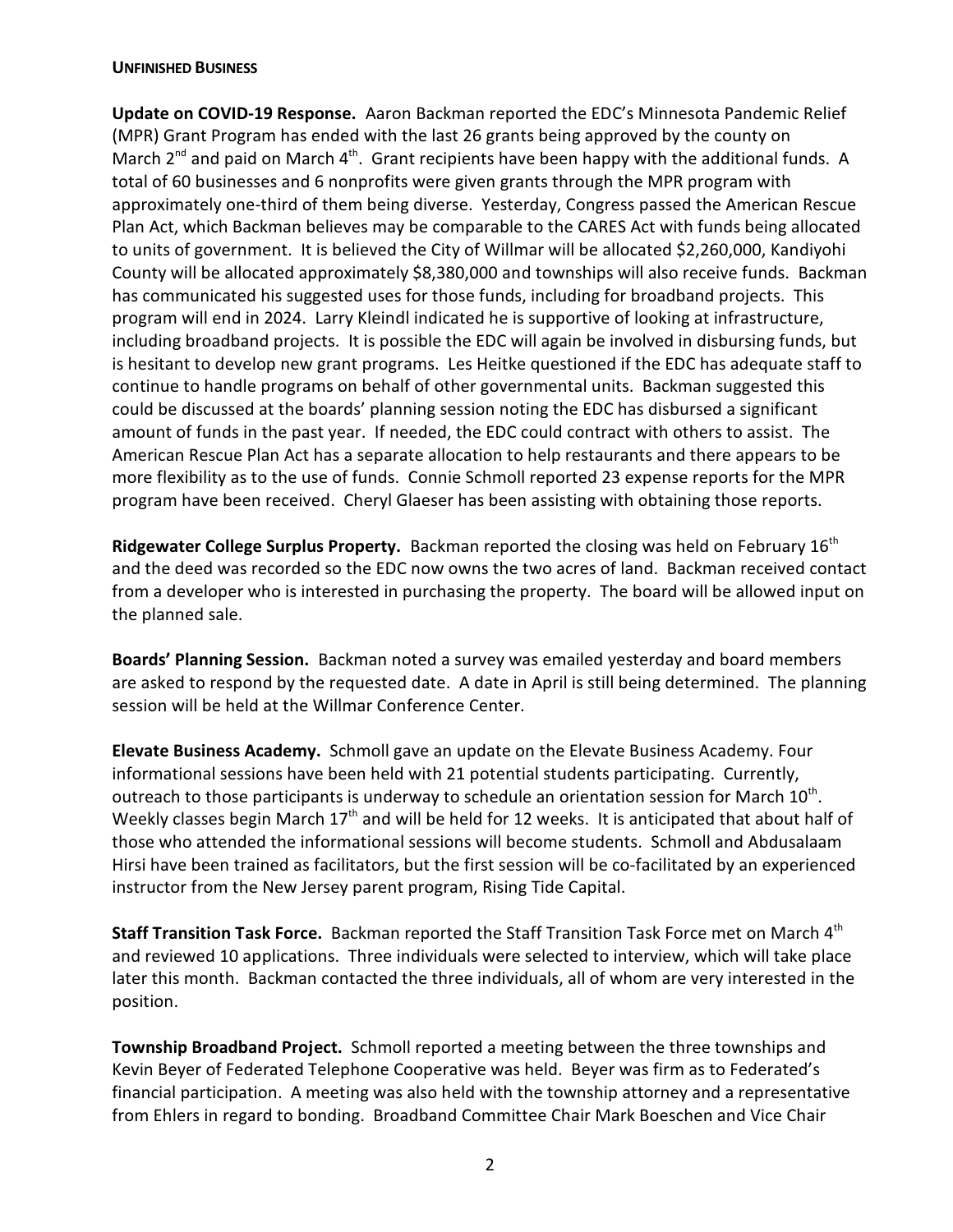Michelle Marotzke are attending all meetings with Schmoll. Federated is willing to add Arctander Township as some areas in the other three townships have been awarded to LTD Broadband under the Rural Digital Opportunity Fund (RDOF) auction. The committee is looking at policy development. Project costs have increased, but residents continue to want broadband service. Schmoll intends to ask Beyer if Federated would be willing to include more townships if federal funds become available. Schmoll will be working on the state broadband grant application. Schmoll noted the Minnesota Rural Broadband Coalition has a staff member who is constantly in contact with state legislators advocating for rural broadband. The EDC also held a meeting with staff of the state's Office of Broadband Development about the state grant process and the maximum amount that should be requested in the grant application. Heitke suggested the local state representative and senator be informed and supportive of any project. Schmoll stated Rep. Dave Baker is aware of the EDC's work.

**NEW BUSINESS**—Backman informed the board that LAA has engaged Cathy Skindelien through Employment Plus to help with covering the EDC office, which has been beneficial.

# **PROGRESS REPORTS**

**Willmar/Willmar Industrial Park.** Backman reported the local housing supply has dropped 70%. Last year there were 192 single-family homes available in Kandiyohi County and this year there are currently 70 homes for sale, a number of which are more than \$500,000. New London has a 1.6 month inventory; Spicer has a 1.8 month supply and Willmar is down to a 1.2 month supply—a healthy supply is 5-6 months. Backman reported the area has received significant interest from housing developers.

- The developer of Unique Opportunities on the west side of County Road 5 completed 72 units last fall; is currently building another 72 units under its phase 2 and may accelerate its phases 3 and 4 because of the demand.
- United Development of St. Cloud is looking at a senior and market-rate housing on Lakeland Drive.
- Kuepers, Inc. is submitting a project to the Willmar City Council next week to build three market-rate buildings with 10 units east of PetSmart on seven acres of land.
- A Twin Cities developer will be visiting next week and is interested in a project in the Renaissance Zone.
- A developer has submitted a letter of intent for a downtown location for a four-story, market rate, multi-family housing project.
- Another developer is looking at a project on Highway 12.

Backman reported a logistics company is looking at purchasing 25-40 acres; more information will be available in April.

**Economic Development Activity.** Schmoll is working with a cultural grocery store and an electrical business; assisting with some of the housing projects and is working on a business for the MinnWest Technology Campus. Schmoll reported a survey was done in southwest Minnesota showing childcare has changed greatly due to COVID-19. There continues to be a drop in childcare locations, but an increase in childcare centers. The Willmar Child Care Center is working with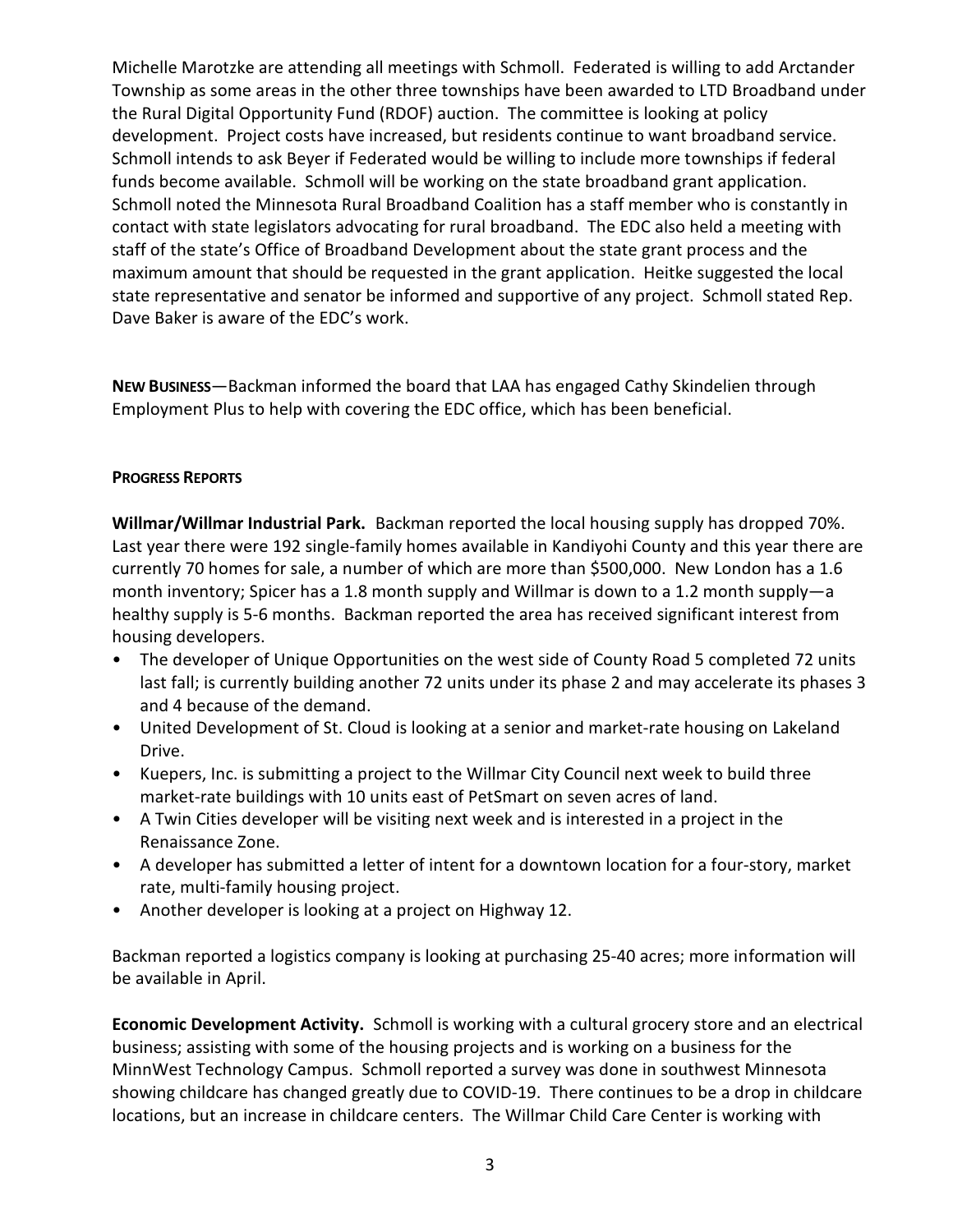Kandiyohi County to get reimbursements; it is ready to open, but it needs families who are able to pay for services. There is still a need for childcare in the region. Several grants have been available for childcare and more funds continue to come in due to the pandemic.

# **COMMITTEE REPORTS**

**Agriculture and Renewable Energy Development.** Schmoll reported the Ag Committee is hosting the Ag to Energy Biofuels Workshop at 7:30 a.m. on March 18<sup>th</sup>. Anyone interested in attending must register on Christianson's website. The committee is seeking sponsors for its July 29<sup>th</sup> Partners in Ag Innovation Conference. A couple of members of the Hemp Exploratory Subcommittee are registered to attend a hemp conference in Denver, Colorado. The subcommittee has written to members of Congress about federal regulations.

**Broadband and Advanced Technology.** There was no additional report.

**Business Retention and Expansion/Recruitment (BRE).** Backman reported the BRE Committee met on March 5<sup>th</sup> where it heard from Jeff Miller, Dean of Instruction, Meat Processor Education, Ridgewater College, and received updates from CLUES and Central Minnesota Jobs and Training Services on their CDL programs.

**Finance.** Backman reported the Finance Committee did not meet this month. Loan applications will be reviewed in April.

**Marketing and Public Relations.** The committee reviewed proposed marketing materials for the Renaissance Zone and offered suggested changes.

**What's Up?** President TerWisscha reported the Project Turnabout construction is going well. Art Benson spoke with the owner of the former Lettuce Abound, who is now growing hemp seeds. Schmoll noted she has assisted Lettuce Abound with requested information. It was noted cost of construction materials has increased 20% to 40%. Schmoll noted the demand for construction is up. Backman stated there is a shortage of components and parts for builders. Jesse Gislason reported business has been good. Rollie Boll noted a concern for inflation. Asmus reported the increased construction costs are affecting the Willmar local option sales tax projects. Heitke commented on the high sale prices of homes. Donna Boonstra reported her business is picking up, but it is taking longer to receive products and she is affected by the increased construction costs. Boonstra reported the Highway 23 Coalition had two representatives from Michelle Fischbach's office attend the last board meeting, who will be looking at possible funding sources. The Coalition is determining locations for signage and next week they will meet with representatives from Tom Emmer's office. Minnesota Department of Transportation District 8 approved turn lanes on Highway 23 at County Road 1 for 2024. President TerWisscha is seeing a lot of work coming up and the need to hire staff for every department to meet the needs. TerWisscha Construction is expanding Barney's Convenience Store adding a liquor store and will renovate Skindelien's in New London, which recently sold. They are also working on the Link's facility.

Discussion was held on holding hybrid board meetings starting in April. Backman noted that under its Preparedness Plan, a maximum of six individuals can meet in-person at the EDC. President